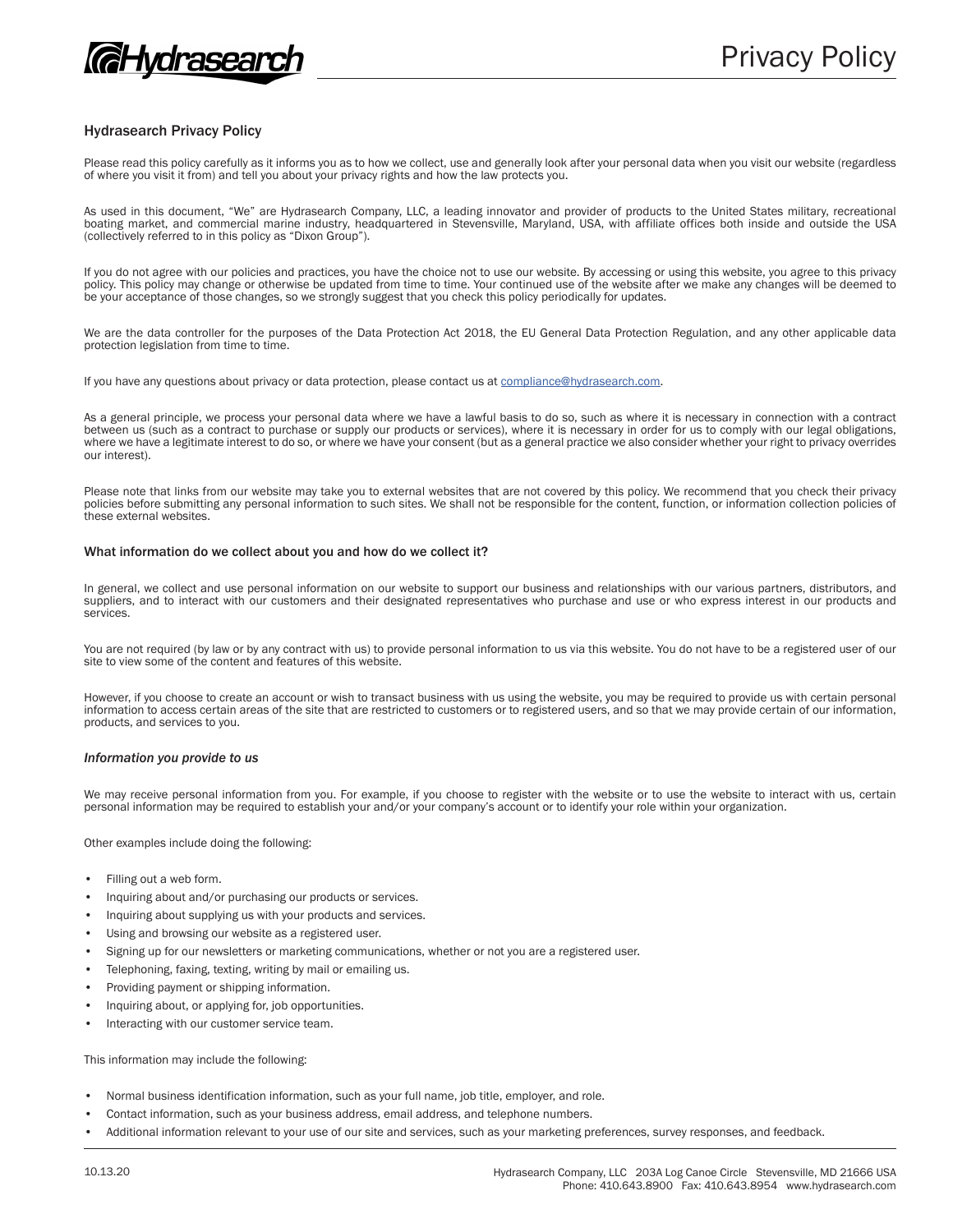

- Information about your shipment, including information about the recipient.
- Payment information.
- With respect to job applications, your CV including details of your education and employment history (and any other information which you may choose to provide to us with your resume or CV or in connection with your job application).
- Information related to the administration of your account (e.g., passwords, hints, reminders, account recovery information, etc.)

We may collect such information directly from you or in some instances from your company.

#### *Information we collect about you on our website*

As you navigate and interact with our website, we may collect information using cookies and other automatic data collection technologies to help distinguish you from other users of our website. These can streamline your online experience by, for example, saving you from re-inputting information and also allow us to support and make improvements to our website. For more information about how and why we use cookies and how you may manage them on your device, please take a look through our Cookie Policy described further down this page.

When you visit our website, the information we collect using such automated means may include, for example:

- Which pages you view and which links you follow.
- Your IP address and general location.
- Details of the hardware and software that you are using to access the site.
- If you choose to log in using a third party, we will record your login provider.
- If you choose to link your account to a third-party marketplace to import items for shipment, we will record the details necessary to facilitate that link.
- A device identifier (cookie or IP address) for fraud prevention.
- Details of your visits to our website and the resources that you access, including, but not limited to, traffic data, location data, weblogs, and other communication data.
- Where orders originate from advertising sources, we record the source of each order. This is purely to allow us to assess the effectiveness of these advertisements and is not used for customer profiling of any kind.

The information we collect automatically on the website may be associated with personal information we collect in other ways (for example, transaction history) or that we receive from third parties.

Our website is not intended for children and we do not knowingly collect data relating to children.

### *Information we collect or receive about you from other sources*

Sometimes you will have given your consent for other websites, services or third parties to provide information to us, for example, our suppliers and distributors. We also may collect information about you from other sources. This may include the following:

- Publicly available information, from a variety of sources.
- Information you have shared publicly, including on social media (particularly with respect to job applications).

This list is not exhaustive, and, in specific instances, we may collect additional data for the purposes set out in this policy.

## How do we use your personal information?

We take privacy and data protection law seriously, so below we have set out how and why we use your information and describe our legal basis for using your information.

## *Supplying our products and providing our services*

It is necessary for us to use personal information about you to enter into and perform the contracts that we make with you (or your business), such as when you become a customer or when you interact with us as a customer or otherwise as a representative of your business. In particular, where our contract is with your business, we have a legitimate interest to use your information in this way. Using your information in this context is necessary so that we can interact appropriately with you, including for example to:

- Provide you with information about your contract with us.
- Provide you with information about any warranty we provide to you.
- Provide you with information about our products and services.
- Fulfill your order and perform our obligations under our contract with you.
- Verify your identity.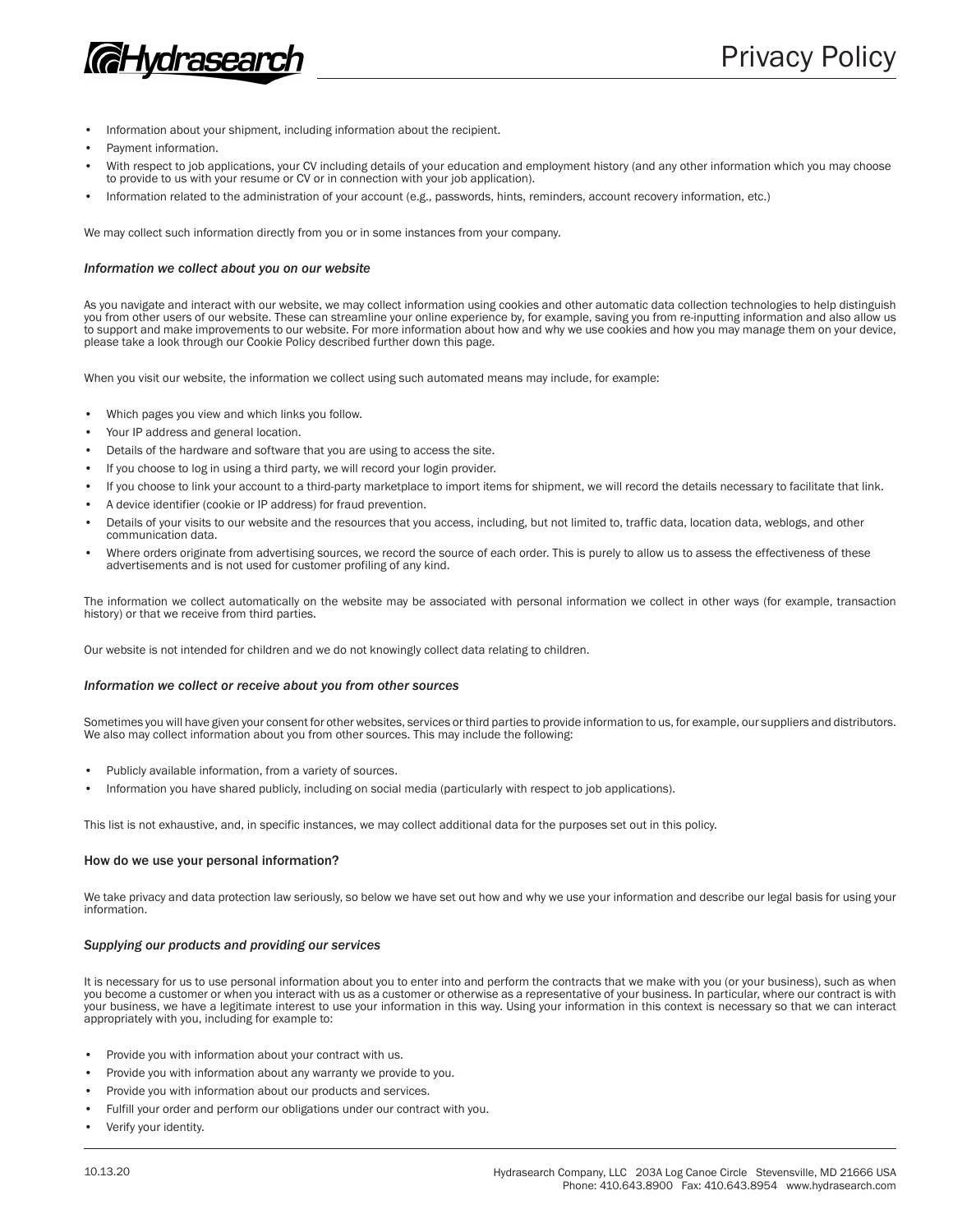

- Address any complaints you may have.
- Contact you about any changes that we make to our products or services.
- Administer our website, including troubleshooting problems, analyzing statistics, conducting research and tests, and keeping the site secure.

If you inquire about or apply for a job vacancy, it is necessary for us to use your personal information as part of the recruitment process, in order to assess your suitability for a particular role.

# *Telling you about other products or services that we think may be of interest to you*

We may use your information to identify and tell you about our products or services that we think may be of interest to you. We do this, for example, where you have informed us that you would like to receive marketing communications.

Whether you choose to receive marketing communications is entirely up to you. Your choice will not affect any products or services that you have purchased from us, nor will it affect any quotes for products or services you buy in the future.

You can update your preferences by using the links in any of our emails to you, or by contacting us at compliance@hydrasearch.com.

#### *Telling you about products or services that are similar to ones that you have already bought*

If you have already bought a service from us, or you have already obtained a quote from us, we have a legitimate interest to contact you with information about services that are similar.

We may contact you by phone, email, or text message or other common means, and you can choose not to receive these messages at any time. Simply follow the instructions in the message or get in touch using our website.

# *Making our business better*

We always want to offer the best products, services, and experience that we can. Sometimes this means we may use your information to find ways that we can improve what we do, or how we do it.

In this context, we may use your information where it is necessary so that we can:

- Review and improve our existing products and services and develop new ones.
- Review and improve the performance of our systems, processes, and staff (including training).
- Improve our site to ensure that content is presented in the most effective manner for you and for your computer.
- Measure and understand the effectiveness of advertising we serve to you and others, and to deliver relevant advertising to you.

We have a legitimate interest to use your information in these ways to improve our business and, in some cases, when it may be necessary for us to comply with our legal obligations.

# *Contacting you*

We want to stay in touch with you. Sometimes we may need to use the information that we have about you in order to respond to your questions or let you know about important changes.

We may use your information so that we can:

- Interact and respond to any communications you send us, including where you contact us through our website and any social media posts that you tag us in.
- Let you know about any important changes to our business or policies.

# *Verifying your identity*

We may use your information where it is necessary for us to do so to verify your identity, protect the integrity of our website and services, to meet our legal obligations or to detect and prevent fraud, money-laundering, and other crimes.

# *Protecting you and others from harm*

We may use your information where it is necessary to protect our or your interests, or the interests of others. This may include in the event of criminality such as identity theft, piracy or fraud, or to comply with legal requirements.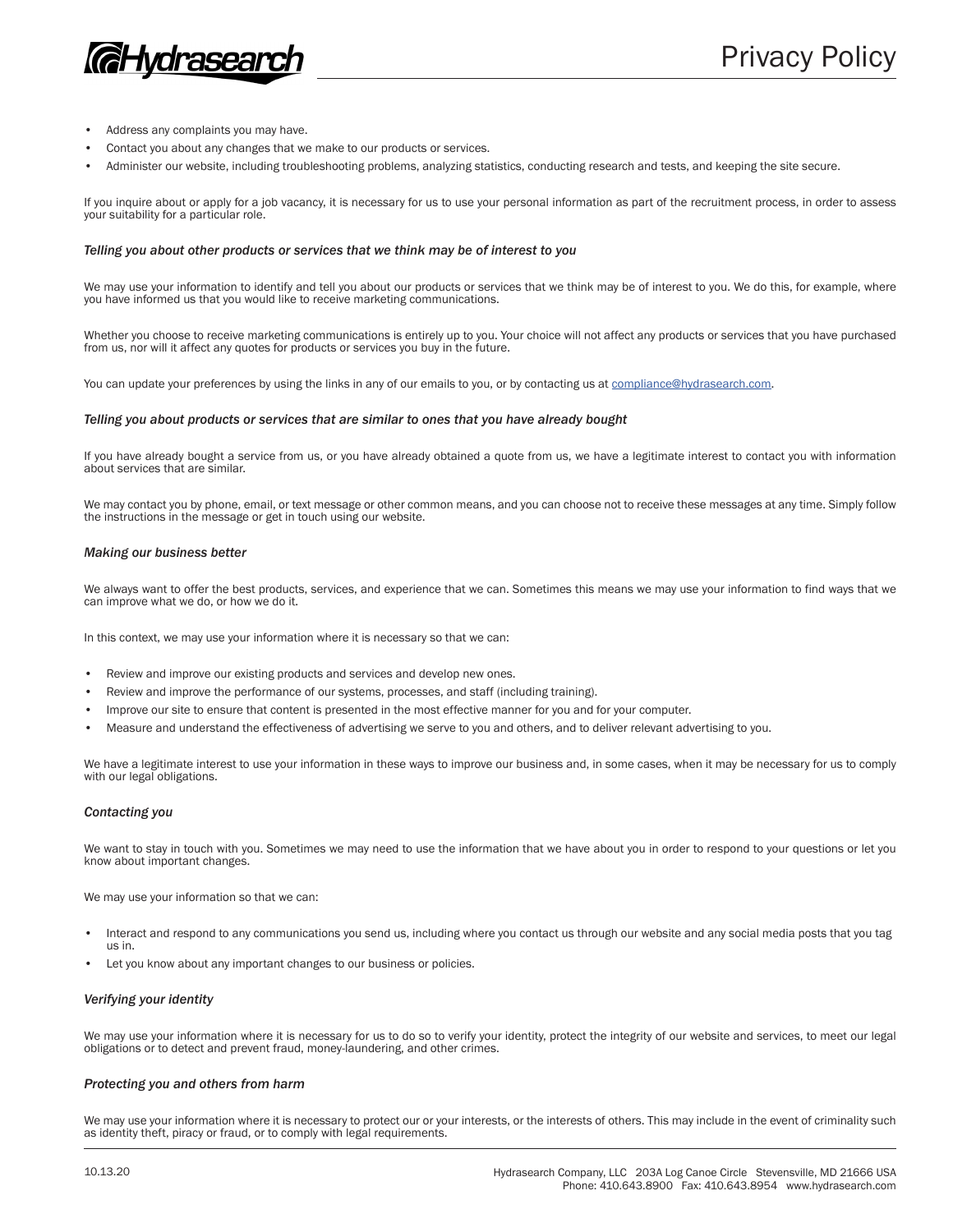

# *Other Described Uses*

We may use your information in any other way we describe when you provide the information, or for any other purpose for which you have provided consent.

# *Change of purpose*

We will only use your personal information for the purposes for which we collected it, unless we reasonably consider that we need to use it for another reason and that reason is compatible with the original purpose. If we need to use your personal information for an unrelated purpose, we will notify you and we will explain the legal basis which allows us to do so.

Please note that we may process your personal information without your knowledge or consent, in compliance with the above rules, where this is required or permitted by law.

### Who do we share your personal information with?

#### *Sharing your information within our company and group*

We share the information that you provide to us with our staff so that we can provide our products and services to you and generally to fulfill the purpose for which you have provided it. We may share the information that you provide to us with other companies within the Dixon Group which may be based in different locations around the world including North America, Europe, Asia, Australia. Whenever we share your personal information with any such third parties, we will have appropriate safeguards in place to protect that information.

### *Sharing your information with third parties*

We may share your data with selected third parties. For example, we may share your information with:

- Our contractors, service providers, suppliers and distributors, and other third parties we use to conduct our business, and related infrastructure, including, for example, third-party services we use to verify and correct postal address and other shipping information.
- Third-party couriers and services for deliveries.
- Payment service providers, for making and receiving payments.
- Contact management systems to send emails, instant messages, social media messages, and SMS messages.

There are certain exceptional circumstances in which we may disclose your information to third parties.

This would be where we believe that the disclosure is:

- Required by the law, or in order to comply with judicial proceedings, court orders or legal, government, or regulatory proceedings.
- Necessary to protect the rights and/or safety of our employees, our property, or the public.
- Necessary for the prevention or detection of crime, including exchanging information with other companies or organizations for the purposes of fraud protection and credit risk reduction.
- Proportionate as part of a merger, business or asset sale, or a restructuring, reorganization, dissolution, or as part of a bankruptcy.
- Necessary or appropriate to enforce or apply our terms of use or other agreements, including for payment or collection purposes.

## *If you are based inside the European Economic Area, transferring your personal information outside of the European Economic Area*

In certain circumstances, we may share your personal information with third parties or other members of the Dixon Group who are located outside of the EEA. Whenever we share your personal information with any such third parties, we will ensure that we have appropriate safeguards in place to ensure the protection of that information. For further information about the safeguards that we have in place, please contact us at compliance@hydrasearch.com.

### How long do we keep your personal information?

Our intention is to only store your personal information for as long as we reasonably need it for the purposes for which it was collected or as may be required by law. For example, where we provide you with a service, we will retain any information you provide to us at least for as long as we continue to provide that service to you and for such periods as we retain information for audit, record keeping compliance and enforcement purposes. If your information is associated with a product or service warranty, we may retain your information for longer periods so that we may fulfill our warranty obligations.

If you apply for a job vacancy (or otherwise send us your resume or CV) we will retain your resume or CV (and any publicly available information, for example from social media) for a period of 1 (one) year following an employment decision. If we are considering you for a particular role, we may retain this information for longer than that period. If we hire you, we will retain your resume or CV for the length of your employment, plus seven (7) years.

In other circumstances, we will keep your information for as long as is necessary to allow us to achieve the original purpose for which that information was collected.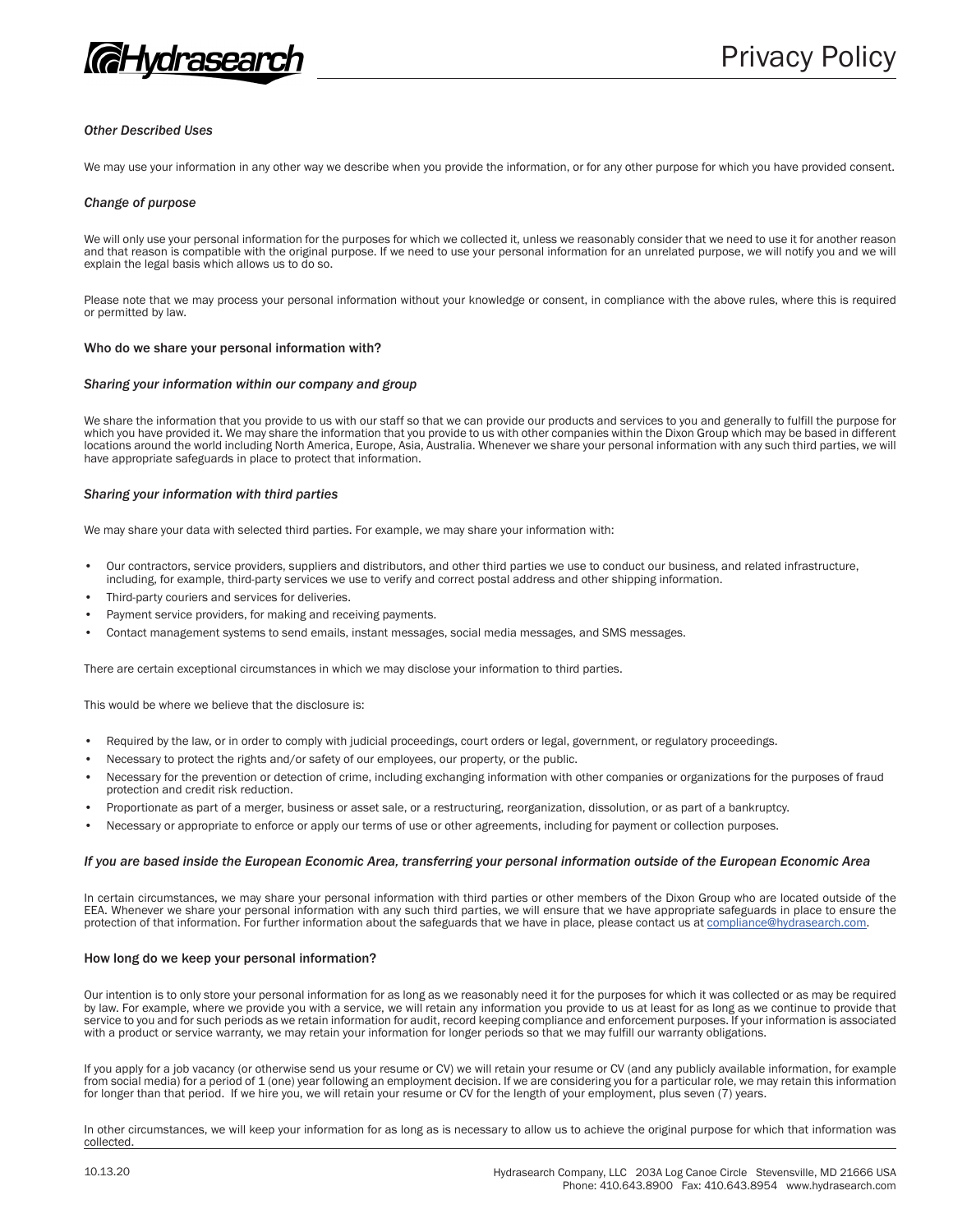

# How do we protect your personal information?

We will take steps reasonably necessary so that your data is treated securely and in accordance with this policy.

We try to ensure that the information you provide to us is transferred securely via the website. Unfortunately, the transmission of information via the internet is not completely secure. Although we will take reasonable steps to protect your personal data, we cannot guarantee the security of your data transmitted to or from our site; any transmission is at your own risk. Once we have received your information, we will apply appropriate procedures and security features to try to prevent unauthorized access.

The information you provide to us may be stored on third party secure servers. Where we have given you (or where you have chosen) a password which enables you to access certain parts of our site, you are responsible for keeping this password – and your account - confidential. We ask you not to share a password or your account information with anyone.

#### What rights do you have with respect to your personal information?

For information that is subject to the GDPR, individuals have the following rights with respect to their personal information:

## *You have the right to be informed*

We have written this policy to provide you with concise, transparent, intelligible, and easily accessible information about your personal information and our use of it. If you have any questions or require more specific information, please contact us at compliance@hydrasearch.com.

#### *You have the right to access your personal data*

You have the right to ask us to confirm whether or not we hold any of your personal information. If we do, you may request a copy of your information and be informed of the following:

- Why we have been using your information.
- What categories of information we were using.
- Who we have shared the information with.
- How long we envisage holding your information.

In order to maintain the security of your information, we will have the right to verify your identity before we provide you with a copy of the information we hold.

The first copy of your information that you request from us will be provided free of charge, if you require further copies we may charge an administrative fee to cover our costs. Please contact us at compliance@hydrasearch.com if you wish to request access to our data.

#### *You have the right to correct inaccurate or incomplete personal data*

Where you have requested a copy of the information we hold about you, you may notice that there are inaccuracies in the records, or that certain parts are incomplete. If this is the case, you can contact us at compliance@hydrasearch.com so that we can correct our records.

# *You have the right to be forgotten*

There may be times where it is no longer necessary for us to hold personal information about you. This could be if:

- The information is no longer needed for the original purpose that we collected it for.
- You withdraw your consent for us to use the information (and we have no other legal reason to keep using it).
- You object to us using your information and we have no overriding reason to keep using it.
- We have used your information unlawfully.
- We are subject to a legal requirement to delete your information.

In those situations, you have the right to have your personal data deleted. In certain situations, it may be required that an alternate, replacement contact be designated so that we may continue serving your organization. If you believe one of these situations applies to you, please contact us at compliance@hydrasearch.com.

## *You have the right to have a copy of your data transferred to you or a third party in a compatible format*

Also known as data portability, you may request a copy of your personal data for your own purposes. This allows you to move, copy or transfer your personal